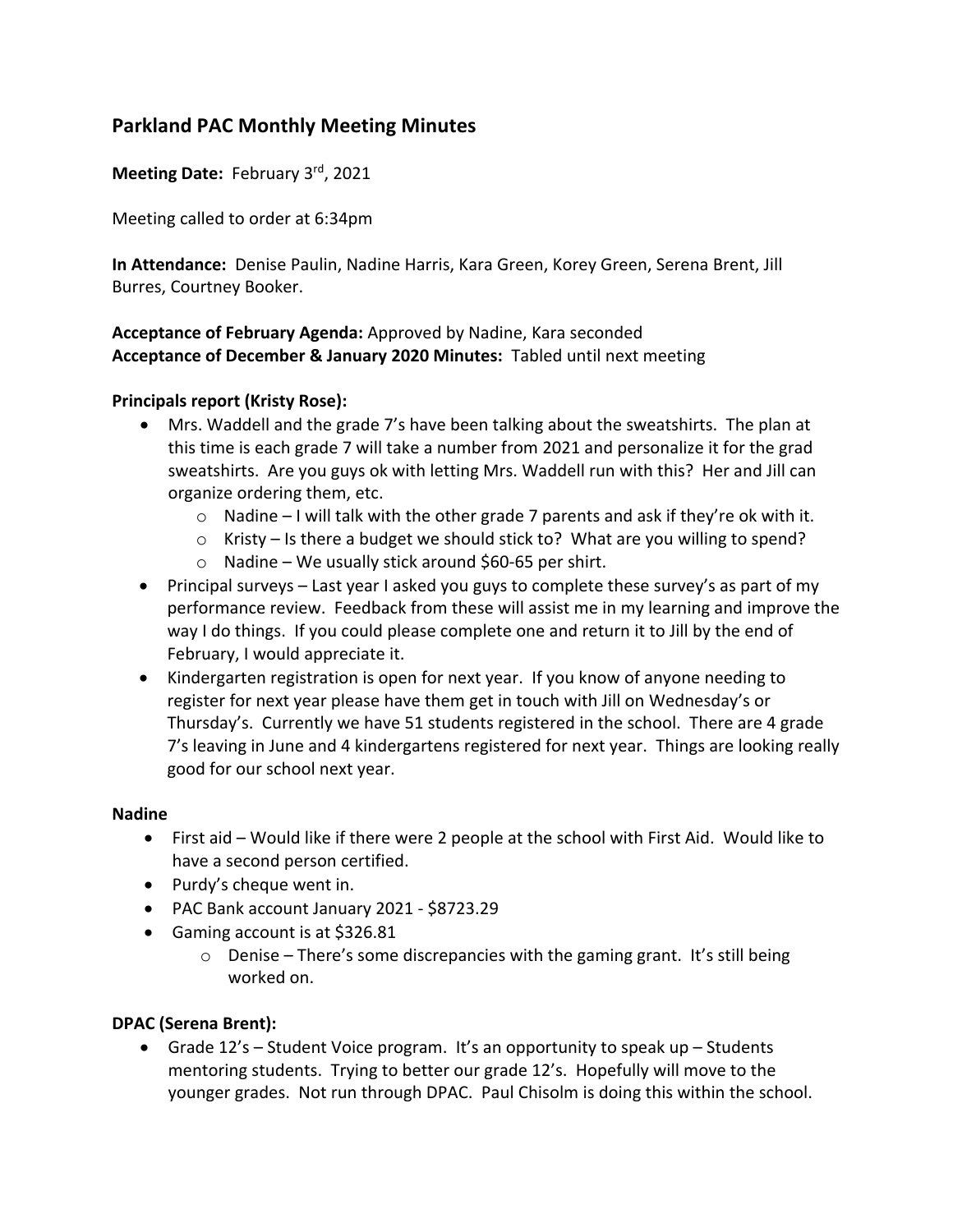- Bringing back French as a committee.
- DPAC is doing Wellness Wednesday's Teens and teachers are talking about the language we use around metal disabilities and anxieties. There are some websites www.teammentalhealth.org. There are books for parents and teens.
- This year's Spring Conference will be on Zoom.

### **Indigenous Ed Rep (Serena Brent):**

• Redoing our enhancement agreement. Every 5 years we revamp our agreement in how we want to work with aboriginal students, the graduation rate, etc. By boosting the grad rate, we've improved our School District's grad rate. SD59 is top 10 in BC, Aboriginal is Top 5. We try to focus on 3 main things, Family belonging, self-belonging, and self-determination. Every school has school mentors. Ms. Rose is ours.

### **Old Business**

### **Fundraisers**

- Pizza fundraiser went out today Needs to be back to school by February 23<sup>rd</sup>. March  $10<sup>th</sup>$  is when it needs to be picked up. Pick up is at Baytree. May have to call on more volunteers if there are a lot of orders. Preferably enclosed trailer or canopy. Funds raised will be going into a big pot for the entire school.
- Courtney Sweetwater Blooms Fundraiser Will put something on my website for specific orders for Parkland. There are paper wrap bouquets. Weekly subscriptions for the month of June maybe. 30% of proceeds go to the PAC.
- Serena Would you be willing to do that for Mcleod and Devereaux?
- Courtney Yes. I would make a specific button for each school. There will be 2 options. Two different sized bouquets, could be for 2 weeks or 4 weeks. Would only be drop off to Parkland. Best time would be after school. 2pm. Can make a little pamphlet that kids can take home possibly in May. Delivery of flowers would be in June.
- Kara I put together a formal proposal to go out to local companies. Put one out to Verisen for a grant. Sent it to Kristy for review. I have a long list of companies to hit up. Kristy will add swings.
- Korey I'll look into some ideas for raffles next week.
- Kara Will talk to Nairena about bulbs too.
	- o Serena could do fall bulbs too. Spring and fall.
- Denise Gaming grant Need a yes or no. I'm talking with them about this year's grant. We have to resubmit by end of June for next years.

#### **New Business**

- Bank changes Kristen Kopetski has stepped down from Treasurer. Will have to do new election next month. Jill will send out an email to parents for new election for treasurer at next month's meeting.
- Nadine Would be nice to have a side committee at the school for parents with children with special needs. Someone to advocate for them.